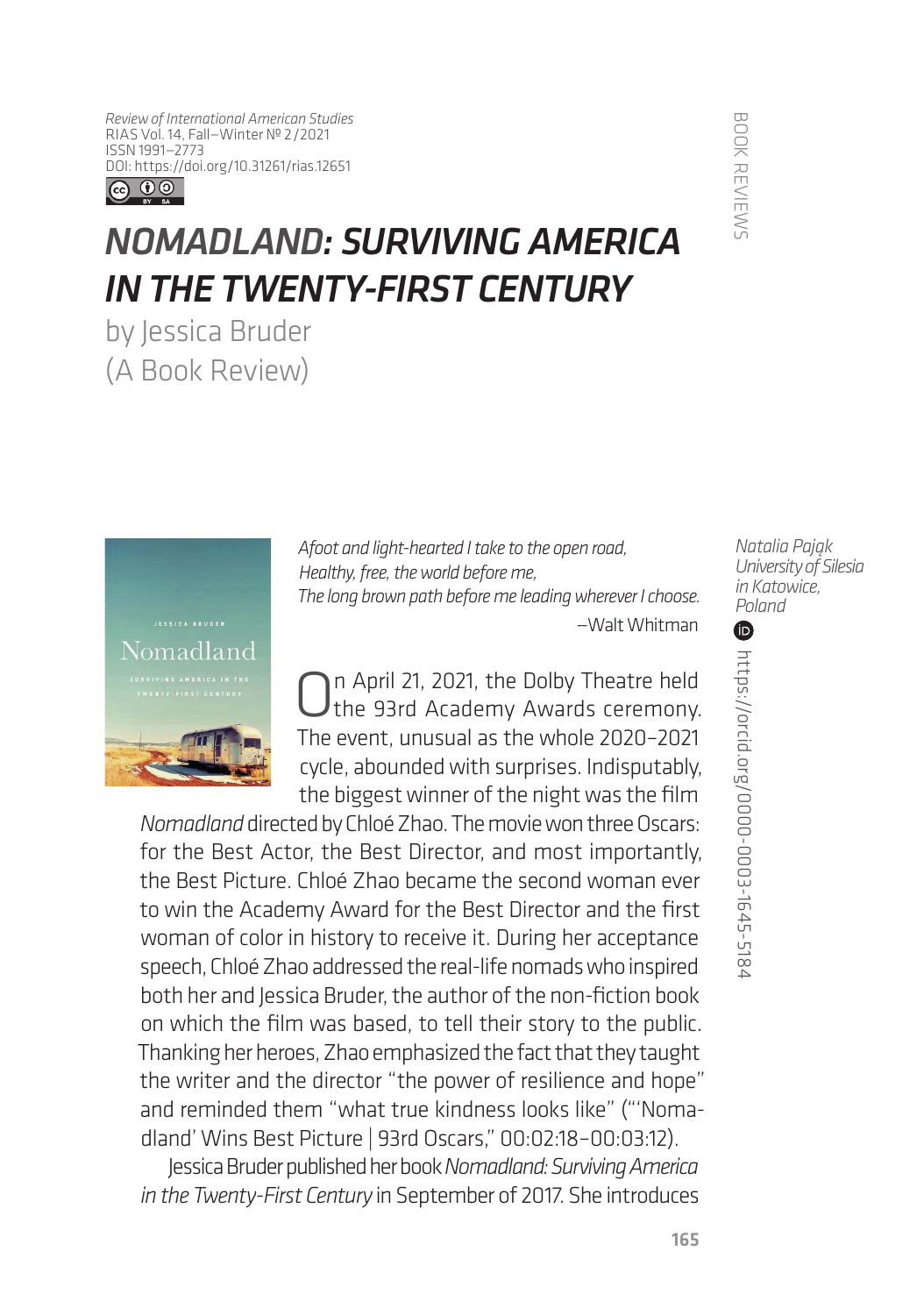the readers to the phenomenon of Americans whose lives changed radically in the aftermath of the Great Recession (2007–2009). Job loss, abnormal levels of the outstanding Social Security payments, or simply the ballooning housing costs which would outbalance their earnings—all force them out of their comfort zone which, up to then, they would take for granted. When the crisis hits, many of its victims move out of their houses and adopt a nomadic lifestyle. Vans, buses, and campers become their homes as they travel across the United States, seeking seasonal work and trying to make the most of their lives despite economic impediments, legal obstacles, and ever-present hardships. The central character of Bruder's story is Linda May, an awe-inspiring 64-year-old grandmother, whose trials and tribulations propel her dream of building a sustainable Earthship house. Today, Linda May lives on the road full-time, accompanied by her beloved cavalier spaniel, Coco. Yet, before the Recession forced her into her van, her *axis mundi* was the couch by the front door of the house that her family rented—a house, which she used to share with her daughter Audra, her son-in-law Collin, and their three teenage children. As a young woman, Linda had studied construction technology, later complementing her income as a cigarette girl at a casino and as a cocktail waitress. Although she had never been afraid of hard work, nor suffered from the lack of ambition, like many people in America, Linda spent her life living from one paycheck to another, unable to amass any significant savings for her retirement years. Her Social Security estimates for her retirement amounted to \$500 a month, a sum making life at a decent level in the US today impossible. Although her needs had always been moderate, Linda would never have expected her retirement years to turn out to be miserable: the home was neither spacious enough nor comfortable for the number of people living in it, and, more importantly, the feeling of being confined to one place without any prospects for the improvement of the situation in any foreseeable future eventually overwhelmed her.

It is a well-known fact that maintaining a house in the United States involves high costs; it is, however, possible to reduce the amount of the monthly payments covering rent and utility bills if a person does not own any property. It is no wonder then

*Car Culture(s) Machines, Roads Mythologies*

rias

vol. 14, fall–winter

№ 2/2021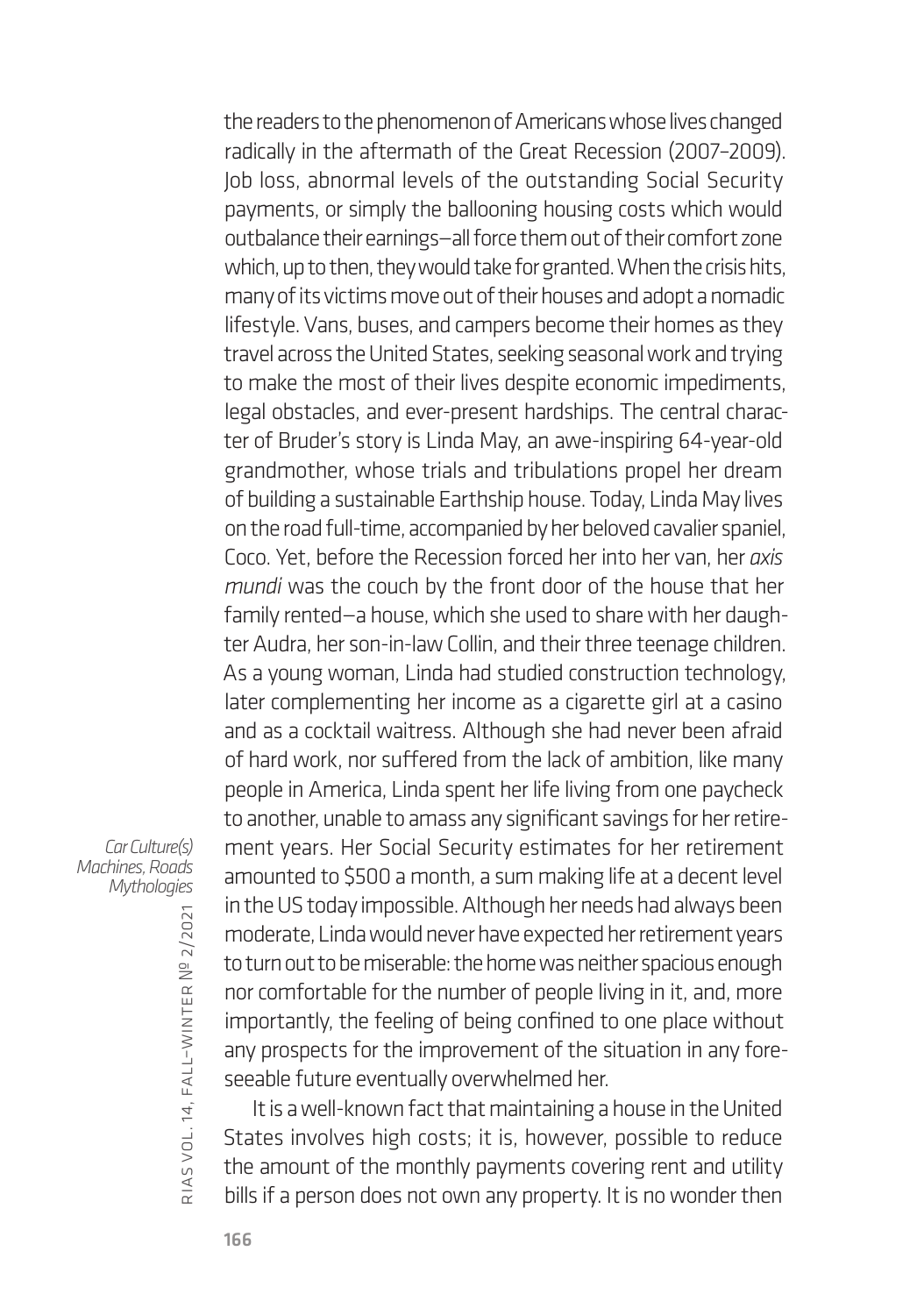that workamping became a viable alternative for the Americans hit by the Great Recession, even though, as the epigraph to this review suggests, the very idea of nomadic life in the West is much older. Apart from the traditional migratory cultures of many Indigenous Nations both in Europe and in the Americas, Western nomads have been around for centuries, co-existing with sedentary populations. Sometimes driven by the economy, sometimes by choice, they have become a visible presence all over America, exploring the country from one coast to another. They have been living on the road for generations. In a private message to Jessica Bruder, Don Wheeler, a character featuring in her book under a pseudonym, explains the phenomenon thus:

Workampers are modern mobile travelers who take temporary jobs around the US in exchange for a free campsite—usually including power, water, and sewer connections—and perhaps a stipend. You may think that workamping is a modern phenomenon, but we come from a long, long tradition. We followed the Roman legions, sharpening swords and repairing armor. We roamed the new cities of America, fixing clocks and machines, repairing cookware, building stone walls for a penny a foot and all the hard cider we could drink. We followed the emigration west in our wagons with our tools and skills, sharpening knives, fixing anything that was broken, helping clear the land, roof the cabin, plow the fields and bring in the harvest for a meal and pocket money, then moving on to the next job. Our forebears are the tinkers.

We have upgraded the tinker's wagon to a comfortable motor coach or fifth-wheel trailer. Mostly retired now, we have added to our repertoire the skills of a lifetime in business. We can help run your shop, handle the front or back of the house, drive your trucks and forklifts, pick and pack your goods for shipment, fix your machines, coddle your computers and networks, work your beet harvest, landscape your grounds or clean your bathrooms. We are the techno-tinkers. (Bruder 2018: 46–47)

Linda and her workamping companions portrayed in the book exemplify the above description. Modern techno-tinkers' automobiles vary from passenger cars equipped with fittings allowing their drivers to attach tents to the roofs, campervans, and trailers, to school buses transformed into cozy mobile homes, of which many are comfortable enough to spend a whole year in them. Since such vehicles are often fitted with heating systems, solar panels, and satellite dishes, many of the modern techno-nomads may serve their guests freshly ground coffee from their expresso machines, or even offer them room to spend the night on the couch in their

REVIEW OF INTERNATIONAL AMERICAN STUDIES review of international american studies *Natalia Pająk University of Silesia*

*in Katowice, Poland*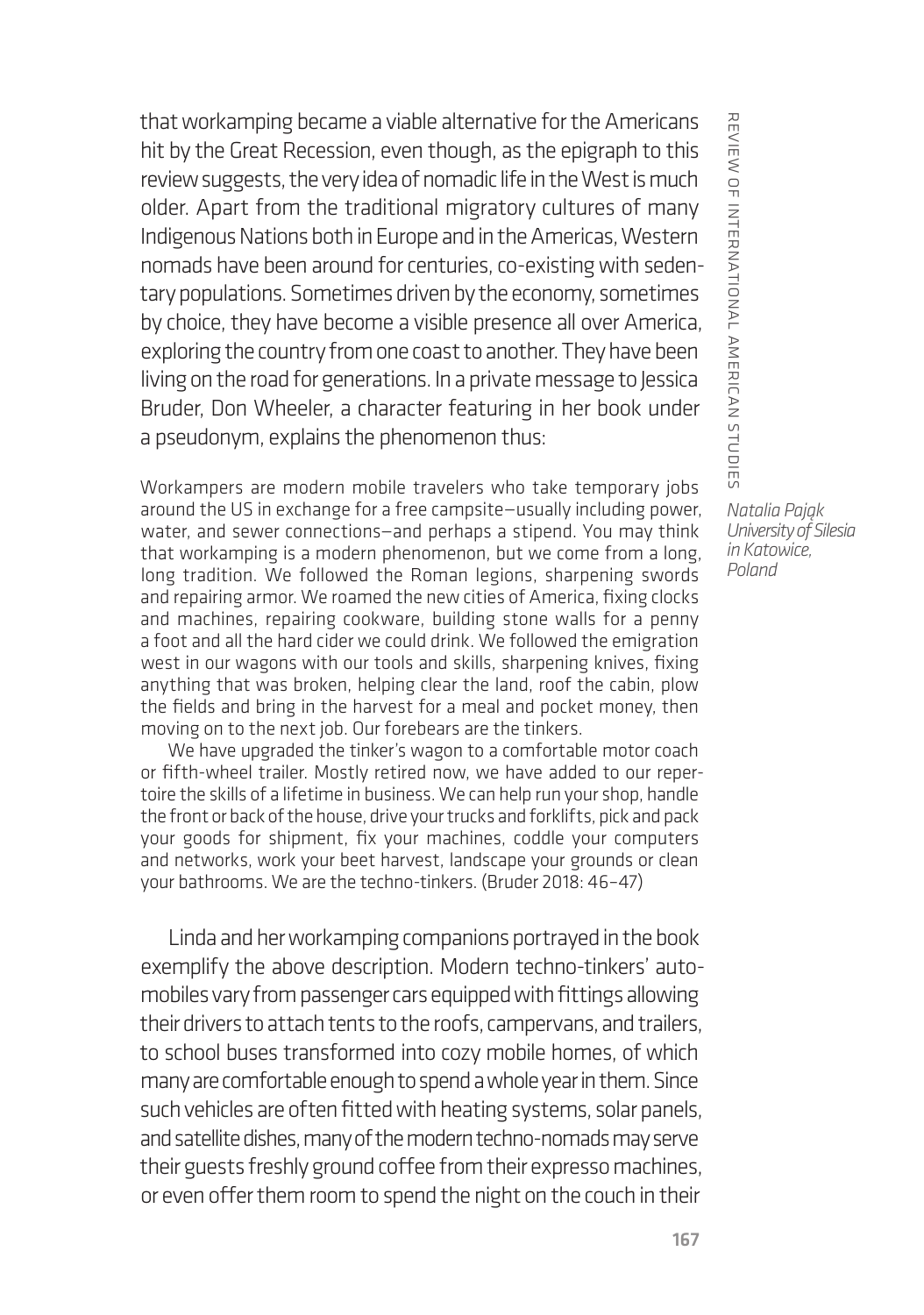'living areas.' Yet, although such a description may sound enticing, one must not forget that the 'free life' of a contemporary nomad is far from 'living for free.' Apart from people like Linda, whose health and meager retirement still allows them to live a nomadic life, there are many who struggle to cover the costs of such an existence by seeking temporary jobs wherever and whenever an opportunity arises. Unsurprisingly, the capitalist world, recognizing the dominant economic trends, readily provides solutions, whose ethics, also unsurprisingly, is often questionable.

Jessica Bruder discloses a phenomenon whose scale few 'sedentary' Westerners today care to acknowledge. She opens her readers' eyes to the emergence of an enormous job market tailored specifically to generate profit from the situation which turned former owners or tenants of apartments or houses into contemporary nomads. This market is perhaps best epitomized by Amazon, being one of the companies to first recognize the value of the new niche. Having seen the results of the revision of the company policies accounting for the newly emergent social situation, the Amazon CEO, Jeff Bezos, sadly, was right to predict that "by the year 2020, one out of every four work campers in the United States will have worked for Amazon." Considering the horrific work conditions imposed by Amazon that Jessica Bruder describes in detail, a 'sedentary' Westerner cannot but wonder how it is possible for the company to not experience problems with recruiting new employees every year. Bruder spares no effort in sharing the opinions of Amazon ex-employees, who overtly speak of a shocking number of hours spent at work and of the shameless hourly rates offered by the company. With meticulous attention to detail, Bruder describes the Amazon Towns, which emerge in the vicinities of the Amazon logistics centers when workampers seeking jobs park their vehicles as close to their workplace as possible, and shares the practical hints that the seasonal inhabitants of the Amazon Towns would impart to those looking for such employment:

Getting prepared both physically and mentally will be the key to you having a successful peak season at Amazon. We cannot stress enough the importance of arriving at Amazon physically prepared. If you've not exercised regularly, consult your physician about a conditioning program, then get active! Here's a low cost suggestion: Get out and walk! Walking is a great form of exercise. It doesn't cost anything and is easier

*Car Culture(s) Machines, Roads Mythologies*

№ 2/2021

168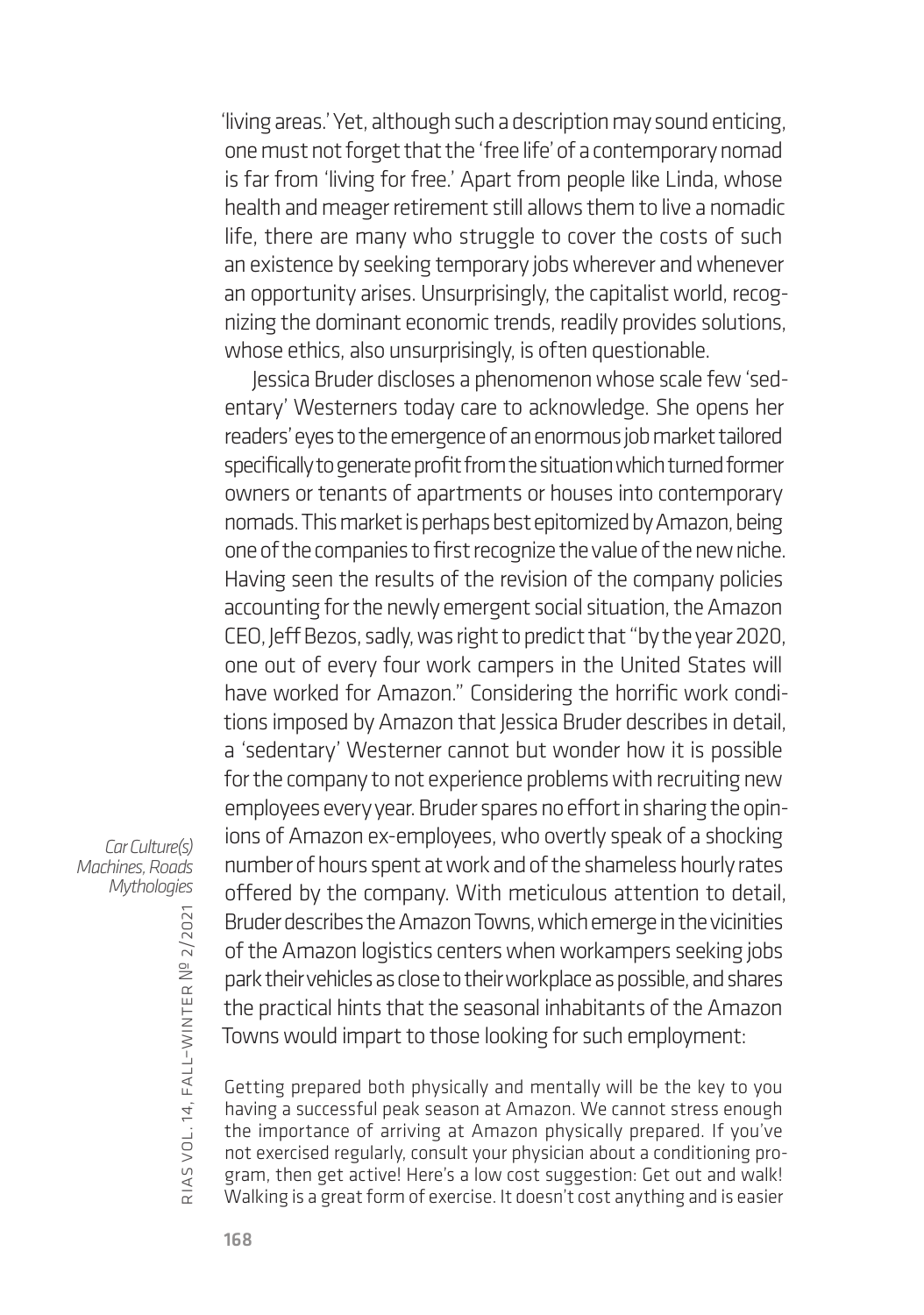on the joints than other forms of exercise. Before setting out, warm up those muscles by stretching. Experts say that as we get older, the collagen structure in our bodies changes, reducing our flexibility and range of motion. (Bruder 2018: 98)

Internet fora abound with recommendations for those considering taking up the job at an Amazon warehouse. Some users advise others to break new shoes before wearing them to work, or buying a good hand care lotion to remedy damage caused by the prolonged use of protective gloves, or soothe cuts or abrasions. Others suggest that a positive attitude towards work should be kept up, remembering that working for Amazon is not a career but a seasonal job. Amazon Towns, in turn, advertise attractions located close to the warehouses, encouraging the workers to enjoy their free time between shifts, and thus putting on the mask of a benign, or even caring, employer, with the view to offsetting the image the company earned by its ruthless exploitation of those whose options are close to none.

Clearly, despite the size and the economic potential of Amazon, recruiting workampers to work for the corporation is of paramount significance; it is important enough for a special program—unambiguously called the CamperForce—to be implemented in order to warrant the influx of cheap labor. Bruder explains how the CamperForce, created especially with the modern nomads in mind, recruits workers during the peak business season—the season before Christmas—and how their work is organized in reality. The shifts, as the writer's interlocutors disclose, are usually ten hours long, and often even longer; the temperature in the warehouse oftentimes reaches as many as 90 degrees Fahrenheit. In this context, a detailed description of the tasks performed at work resembles a description of an Olympic level full-body workout: throughout the duration of the shift, the employee spends ten or more hours walking, stooping, squatting, climbing stairs and ladders, reaching for merchandise located on higher shelves, or carrying heavy loads; each worker is expected to be able to lift packages weighing up to fifty pounds. Why then, Bruder asks, does Amazon hire elderly candidates for the job that seems to be tailored for younger, more fit, individuals?

REVIEW OF INTERNATIONAL AMERICAN STUDIES review of international american studies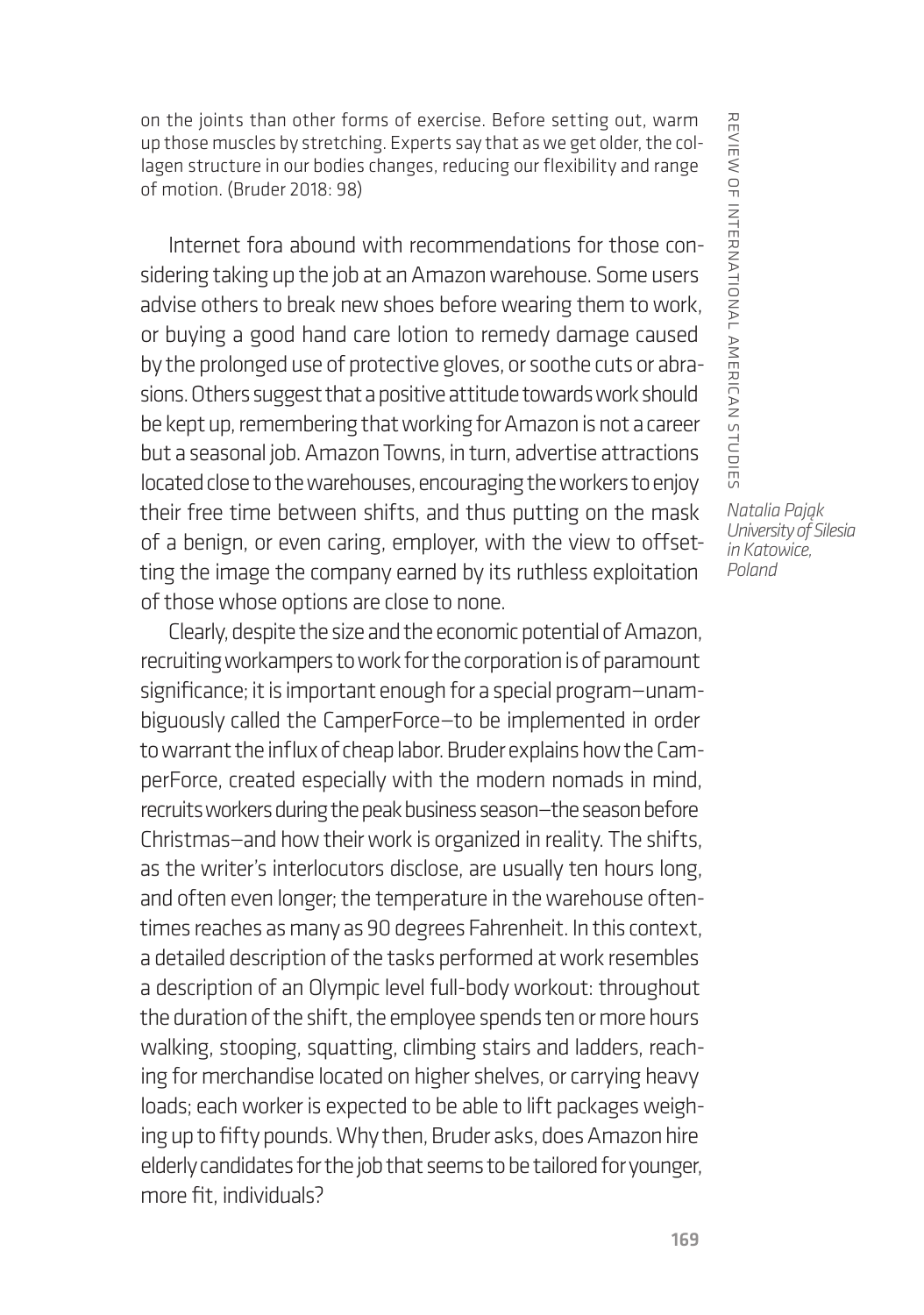The responses vary. For instance, Joanne Johnson, a 57-year-old who missed only one scheduled workday after an accident at work, believes that "[i]t's because we're so dependable. We know that if you commit to something, you do your best to get that job done. We don't take days off unless we have to" (Bruder 2018: 59). Her employers at the CamperForce claim that "older workers bring a good work ethic" (Bruder 2018: 59) and, understanding the true meaning of work, they put their minds into it. The most obvious reason, however, is money:

Amazon reaps federal tax credits—ranging from 25 to 40 percent of wages—for hiring disadvantaged workers in several categories, including aging recipients of Supplemental Security Income (SSI) and anyone on food stamps. Savvy CamperForce members know all about that incentive. "The Work Opportunity Tax Credit is the reason Amazon can take on such a slow, inefficient workforce," noted one itinerant worker on her blog, *Tales from the Rampage*. "Since they are getting us off government assistance for almost three months of the year, we are a tax deduction for them." (Bruder 2018: 59)

Even without any profound knowledge of the economic history of the United States it is possible to a identify a rather clear pattern of the recurrence of the modern-world nomadism in the West. Jessica Bruder reminds her readers that in the mid-1930s, when America was still in the grip of the Great Depression, house trailers were produced *en masse* because the producers discovered that mobile homes could serve far more serious purposes than solely that of an extravagant vacation. Not unlike during the Great Recession, also in the 1930s moving into a trailer would allow those in dire straits to cut costs of rent and householding expenses (Bruder 2018: 59). A *New York Times Magazine* columnist confirms it, stating that in 1936 "[the United States was] rapidly becoming a nation on wheels" (Miller 1936: N20). One year later, Konrad Bercovici reiterates this diagnosis in his *Harper's Magazine*, article claiming that campers represent "a new way of life which will eventually change our architecture, our morals, our laws, our industrial system, and our system of taxation" (Bercovici 1937: 621). Emphasizing the parallels between the socioeconomic transformations of the two periods of crisis, Bruder describes how Bob Wells, one of the most famous vandwellers, the owner

*Car Culture(s) Machines, Roads Mythologies*

rias vol. 14, fall–winter № 2/2021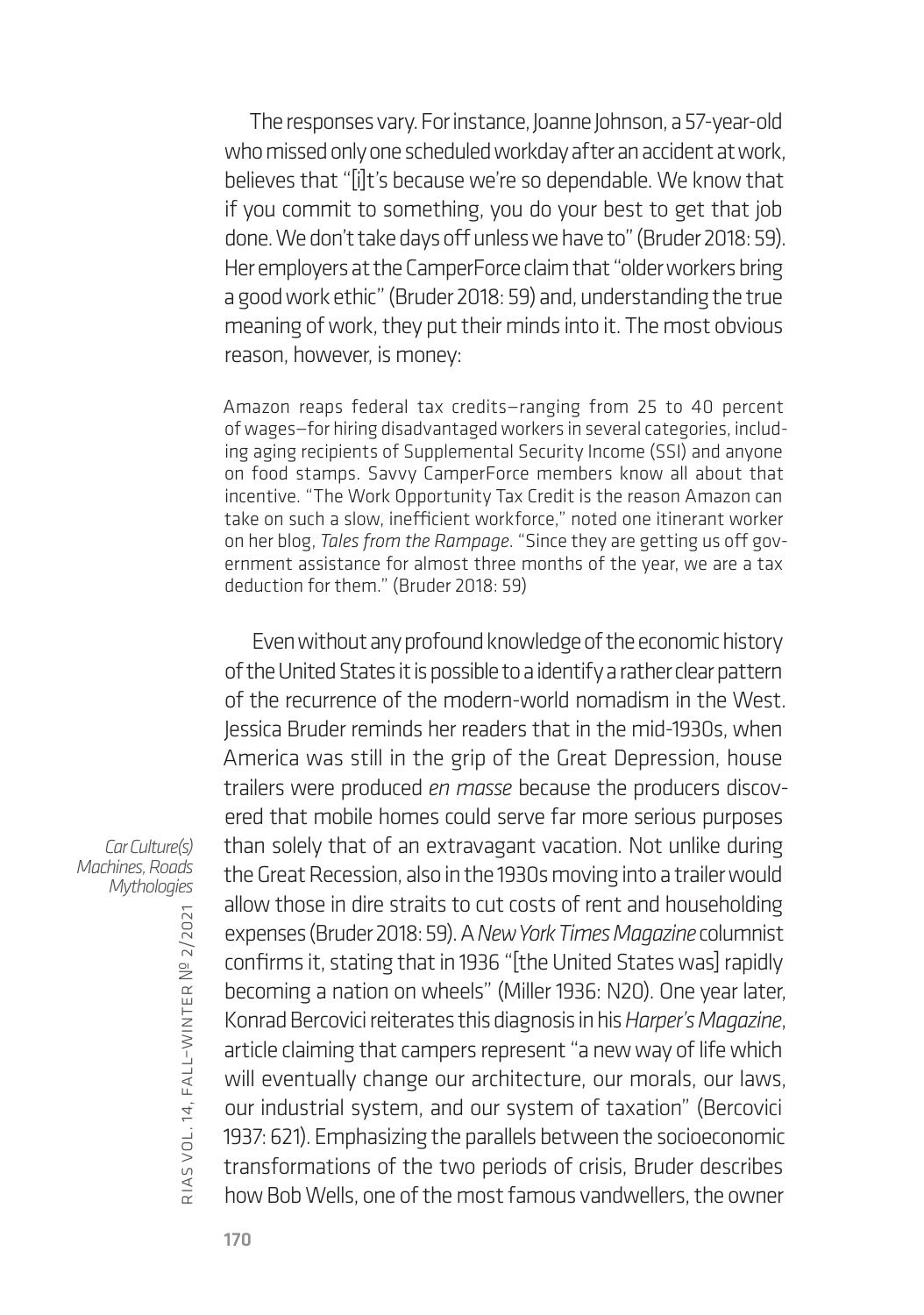of the website *CheapRVLiving.com*,communicated his moral vision of the situation to those most severely affected by the Great Recession of 2007–2009:

After the financial meltdown of 2008, traffic to CheapRVLiving.com exploded. "I started getting emails almost daily from people who had lost their jobs, their savings were running out, and they were facing foreclosure on their home," he later wrote. Cast out of the middle class, these readers were trying to learn how to survive. Googling phrases such as "budget living" and "living in a car or van" brought them to Bob's website. And in a culture where economic misfortune was blamed largely on its victims, Bob offered them encouragement instead of opprobrium. "At one time there was a social contract that if you played by the rules (went to school, got a job, and worked hard) everything would be fine," he told readers. "That's no longer true today. You can do everything right, just the way society wants you to do it, and still end up broke, alone, and homeless." By moving into vans and other vehicles, he suggested, people could become conscientious objectors to the system that had failed them. They could be reborn into lives of freedom and adventure. (Bruder 2018: 74)

As if disregarding the most profound reasons for the rebirth of nomadism in America, in 2011 *The New York Times Magazine* published the article which proudly stated that "living in a van […] is now fashionable" (Spitznagel 2011: 9). The cold irony of such PR obviously borders on cruel cynicism: both periods of crisis demonstrate beyond doubt that it is only when a financial crisis of massive proportions hits the social groups whose annual income is below average that modern nomadism skyrockets. The scale of the phenomenon demonstrates that 'fashion' is the least important of all factors when the impermanence, instability, and dangers of the 'life on wheels' become the only alternative to bankruptcy and, ultimately, to homelessness. And though the Great Recession is now history, the latest global crisis caused by the Covid-19 pandemic is more than likely to produce a similar outcome (Spitznagel 2011: 9). The Covid-19 recession has run a number of industries to the ground, resulting in the loss of income for their employees. Without stable earnings, thousands lost their financial liquidity. Unable to pay their rent, and aware that the inhuman housing market will not be merciful, they come to realize yet again that sometimes the only right choice to make is to become *houseless*, rather than *homeless.* Meanwhile, during

REVIEW OF INTERNATIONAL AMERICAN STUDIES review of international american studies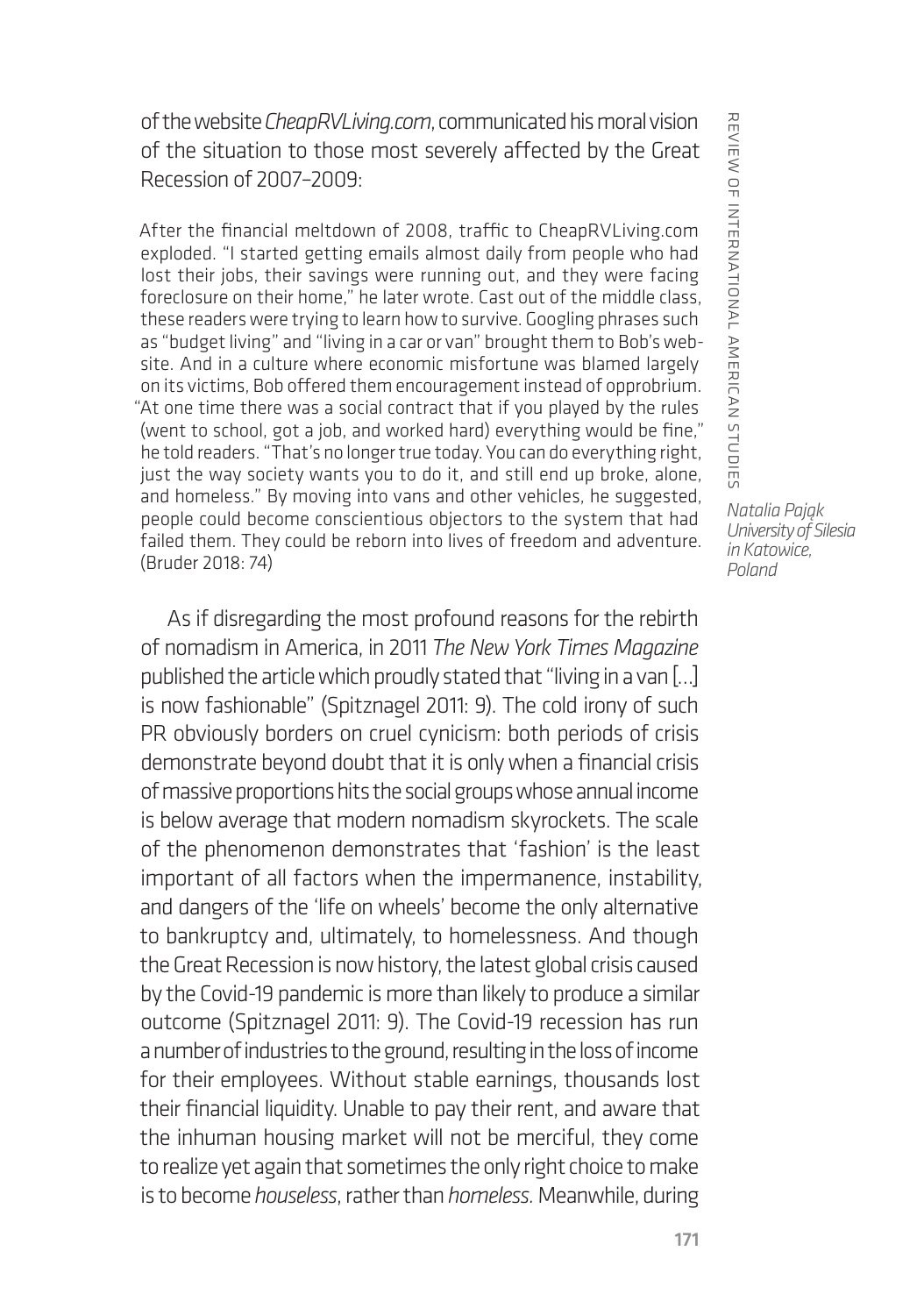the Covid-19 pandemic, Jeff Bezos's fortune skyrocketed to \$24 billion (Evelyn 2020). Predictably, a new wave of the cynical PR heralding the return of the fashion of 'living in a van' will ensue. And some will, inevitably, believe that most of those who choose such a life light-heartedly 'take to the open road.'

*Car Culture(s) Machines, Roads Mythologies*

rias vol. 14, fall–winter № 2/2021